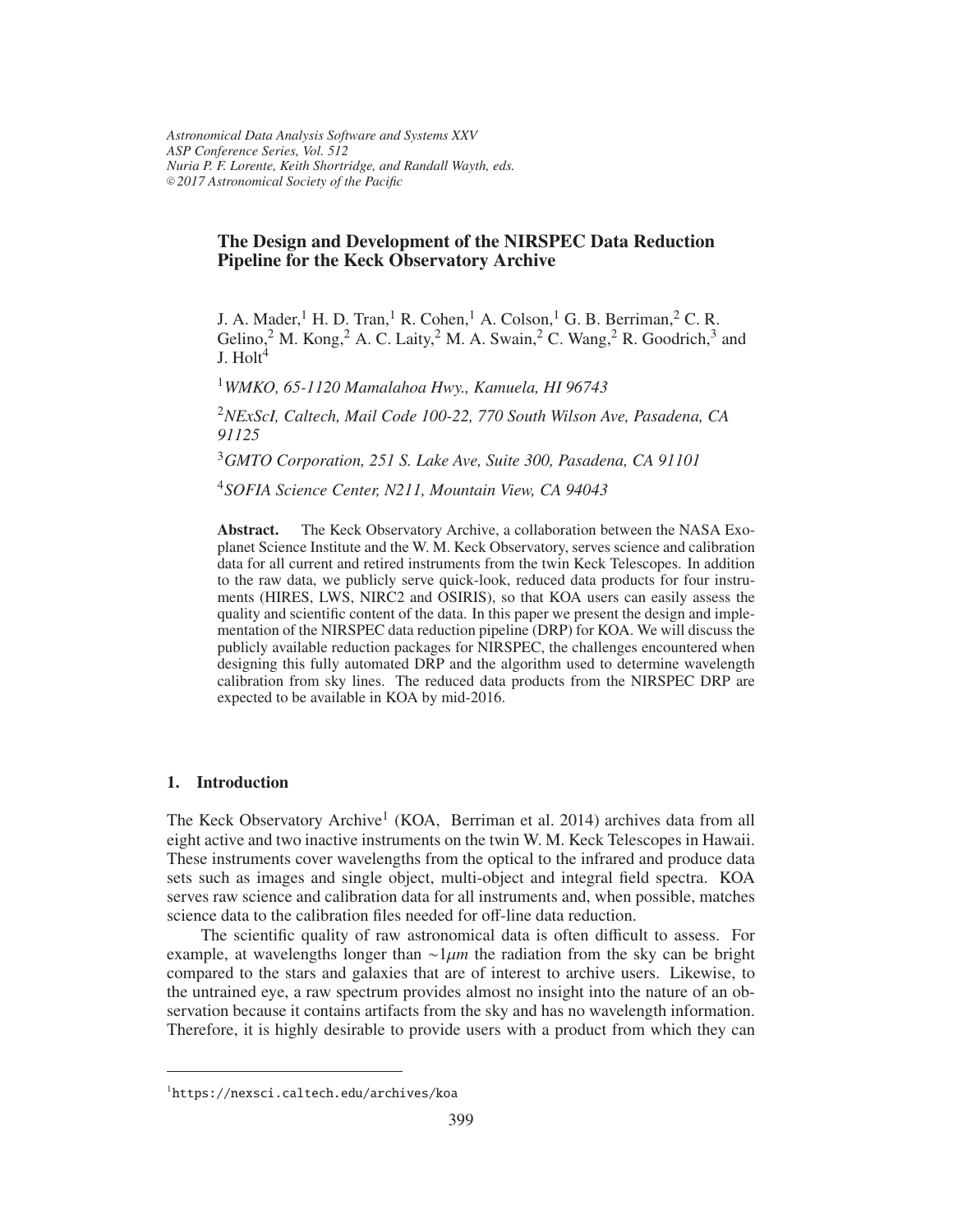400 Mader et al.

quickly determine the science content. To accomplish this, an automated data reduction pipeline (DRP) is needed to calibrate the images to a level where the data content is easily descernible.

KOA currently employs DRPs for four instruments (HIRES, LWS, NIRC2 and OSIRIS) that produce browse quality data sets in addition to the raw data. In this paper we discuss the design and development of the DRP for the near-infrared echelle spectrograph (NIRSPEC).

# 2. The NIRSPEC Instrument

NIRSPEC (McLean et al. 1998) achieved first light on the Keck II telescope on April 25, 1999. It is an all-reflective, near-infrared, high-resolution spectrograph and is designed to operate over the wavelength region 0.95 to 5.4µ*m*. A cross-dispersed echelle grating is used to obtain this wavelength coverage at high spectral resolution. A low dispersion mode is also available. Figure 1 shows example spectra from both dispersion modes. NIRSPEC is a vacuum-cryogenic instrument operating at a termperature of about 60*K*. Although not optimized for adaptive optics (AO), NIRSPEC can be located behind the AO System.

NIRSPEC has two detectors, a spectrographic indium antimonide (InSb) detector with 1024*x*1024 pixels and a slit-viewing mercury-cadmium-telluride (HgCdTe) infrared array with 256*x*256 pixels and a cutoff wavelength of 2.5µ*m*.



Figure 1. *Left:* Low dispersion spectrum. *Right:* High dispersion spectrum.

## 3. Available Reduction Packages for NIRSPEC

There are a few DRPs available to reduce NIRSPEC data:

- The **REDSPEC** package is comprised of a set of IDL procedures. Its primary goal is the rectification of array data in which both spatial and spectral corrections are applied. It provides a basic spectral extraction which yields a text file containing wavelength and intensity.
- The WMKONSPEC package is a suite of IRAF tasks related to the reduction of low-dispersion spectra.
- The Kelsonware package is written in Python and is one of the more complicated packages to use.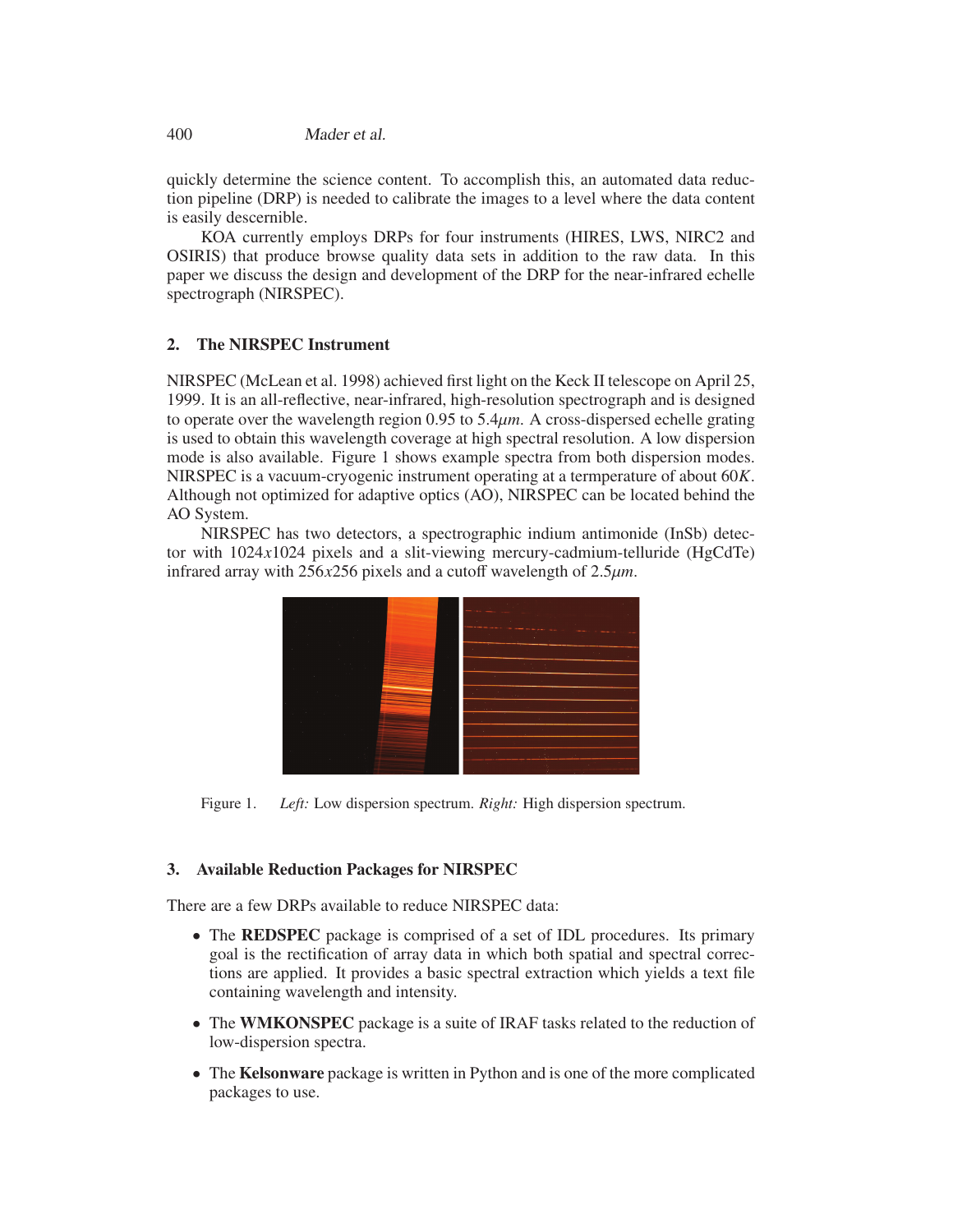All three of these DRPs rely heavily on user interaction during the extraction process. Although it is desirable to re-use packages that are already available, the archiving of Keck data is a fully automated process and thus this interaction is not desirable. Therefore, the KOA team started work on a new automated NIRSPEC DRP.

## 4. The NIRSPEC DRP

The NIRSPEC DRP is designed primarily for radial velocity searches and therefore is focused on the high dispersion mode of the instrument. It is a fully automated package, written in Python and is intended to create a quick-look browse product for KOA users.



Figure 2. *Left:* Order cut from image *Right:* Spatial and spectral rectification applied.

The DRP is designed to process all object frames taken on any given night of observing. KOA utilizes a calibration association algorithm to find the dark and flat frames required for the reduction process. The calibration association is performed during the level 0 (raw) data processing and a new keyword (IMAGETYP) is added to each FITS header specifying the type of observation. The DRP uses this keyword along with the instrument configuration keywords to determine which calibrations to use for the object frame. The DRP then processes the data using the following steps:

- *Remove the instrument signature*: The median combined flat and dark frames are used to remove the instrument signature.
- *Locate each order*: Using the median flat frame, locate each order for the spectrum. The grating equation is used to estiamte the order location.

$$
\lambda(c, \theta, \phi, M) = \frac{k_1 \sin(\theta) + k_2(\frac{w}{2} - c)\cos(\phi)}{M}
$$

where  $\theta$  is the echelle angle,  $\phi$  is the cross disperser angle, *M* is the order number, *w* is the width of the detector in pixels along the dispersion axis and  $k_1$  and  $k_2$  are constants that are determined emperically. The flat image is then used to find the lower and upper bounds of the order. These order traces are used to extract the object spectrum.

- *Rectify the orders*: Using spline interpolation, rectify the orders in both the spatial and spectral dimensions (Figure 2).
- *Extraction*: Extract the continuum, sky and noise spectra.